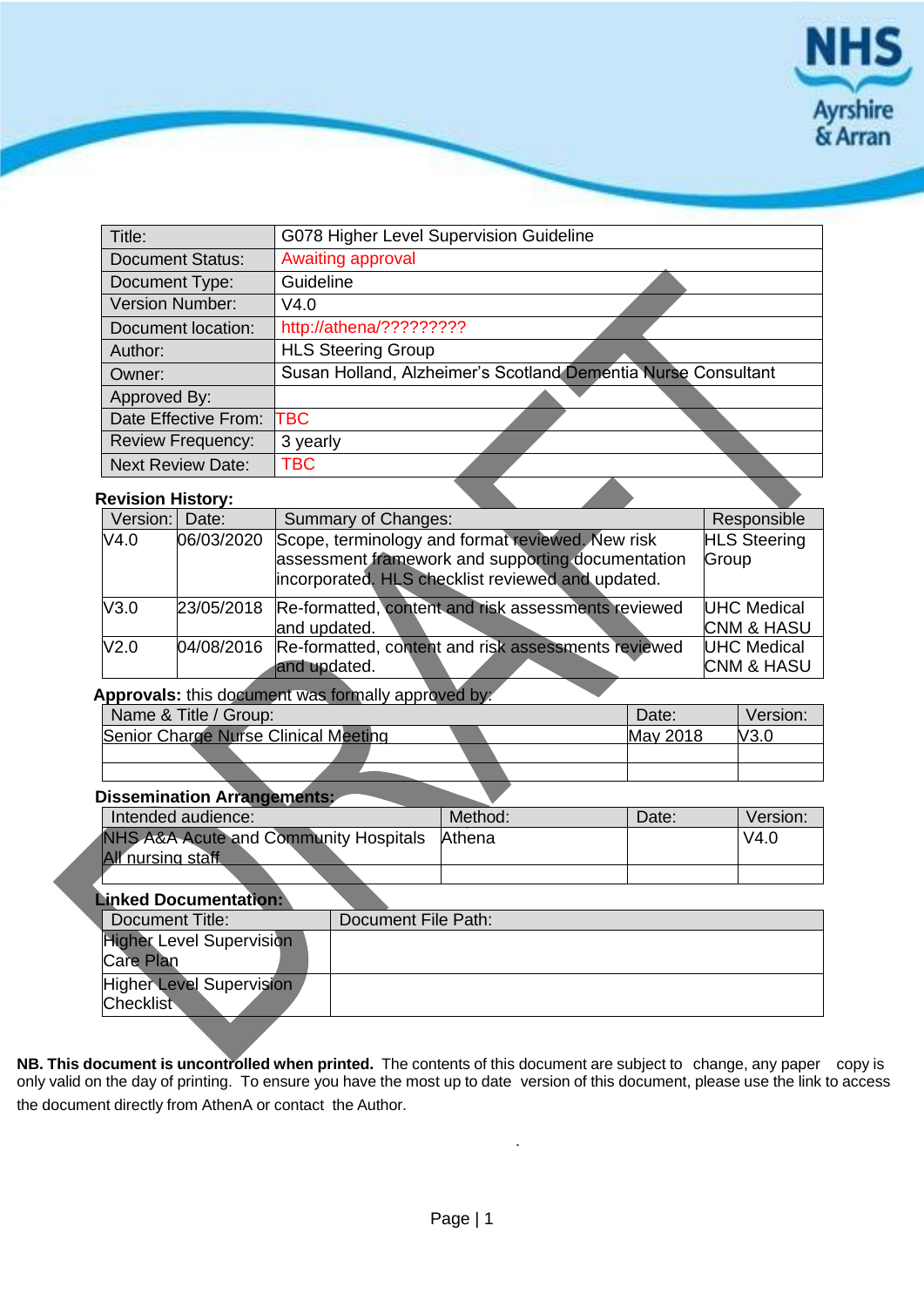### **Contents**

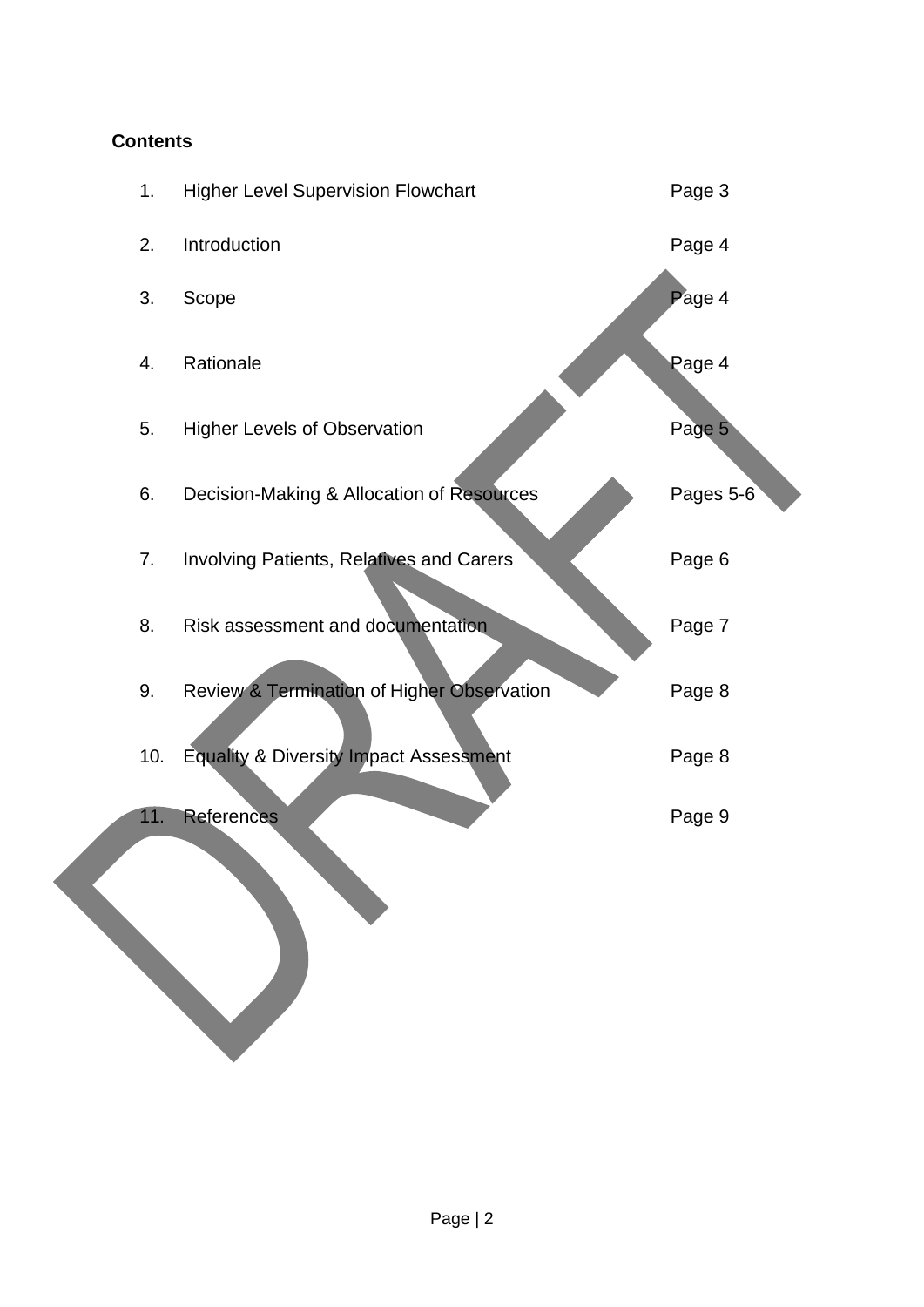# **Continue as above** Yes Ves Vesterman 1. Update care plan and clearly document reason for discontinuing HLS and staff involved in decision. 2. Discuss with patient and relative. HLS to continue? 1. Risk assessment identifies level of supervision required: Cohort or Constant (1:1). 2. Complete HLS care plan and checklist. 3. Reallocate ward resources to provide HLS and discuss any additional support needs with unit page holder/night coordinator as required. Ensure allocated staff member has required skills and training to meet patient's needs and is aware of reason for HLS and identified risk factors. Discuss HLS needs with the patient and relative. 6. Offer staff the opportunity to rotate on a minimum of a 2 hourly basis. No further action required. Patient requires Higher Level Supervision (HLS) Yes No Review of the patient's condition and supervision level should be undertaken as a minimum during each shift, if their condition changes, on transfer to another ward or if an adverse event occurs.

 **NHS Ayrshire & Arran – Acute and Community Hospitals Process for Implementation of Higher Level Supervision**

**If patient is assessed at significant risk of self-harm or suicide and/or is detained under the Mental Health (Care and Treatment) (Scotland) Act 2003, HLS should not be discontinued without consultation with the Nurse in Charge and Medical Staff and/or Psychiatric Liaison Team.**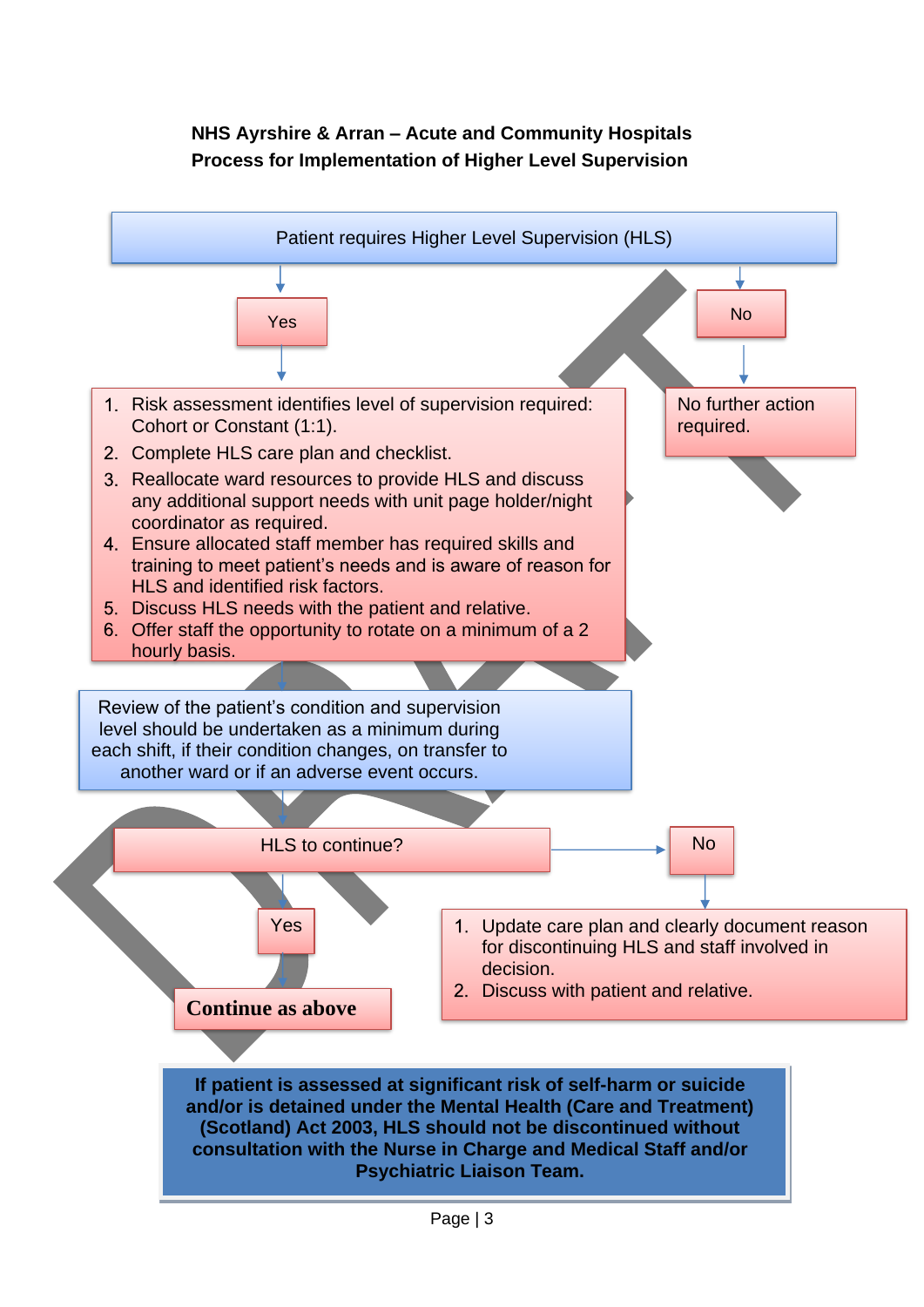### **1. Introduction**

 Within NHS Ayrshire and Arran general hospitals, constant (1:1) and cohort supervision are terms used to describe "Higher Levels of Supervision" provided by staff to ensure the safety of patients assessed as being at risk of harm to self or others, either within the clinical environment and or/if they were to leave the ward.

This guideline provides a framework for staff who are caring for patients, who require a higher level of supervision. It aims to:

- Ensure safe and supportive supervision practice.
- Clearly articulate roles and responsibilities.
- Provide a clear framework of expectations.
- Ensure a consistent approach to supervision practice.
- Clearly describe approved levels of supervision.

### **2. Scope**

- **2.1** This guideline applies to patients being cared for within acute and community hospital settings across NHS Ayrshire and Arran.
- **2.2** It is applicable to all registered nurses, medical staff, healthcare assistants and wider members of the multi-disciplinary team (MDT) working within any acute or community hospital setting within NHS Ayrshire & Arran.
- **2.3** The care of adults with mental health needs presenting to emergency departments should be supported by the *Clinical observation guideline for adults presenting with* [mental health problems in Emergency Departments](https://ras.nhsaa.scot.nhs.uk/athena/cgrmrd/ClinGov/DraftGuidance/G097%20Clinical%20observation%20guideline%20for%20adult%20patients%20presenting%20with%20mental%20health%20problems%20in%20the%20ED.pdf)

### **3. Rationale**

Although there is a routine level of supervision afforded to anyone in the care of NHS Ayrshire and Arran, some patients will require a higher level of supervision to reduce the harm to self or others.

Patients whose condition may require a higher level of supervision include:

- Patients at risk of falling.
- Patients with dementia and or delirium.
- Patients demonstrating symptoms indicative of stress and distress.
- Patients presenting with violent and aggressive behaviours.
- Patients who are at risk of self-harm or suicide and/or detained under the Mental Health (Scotland) Act.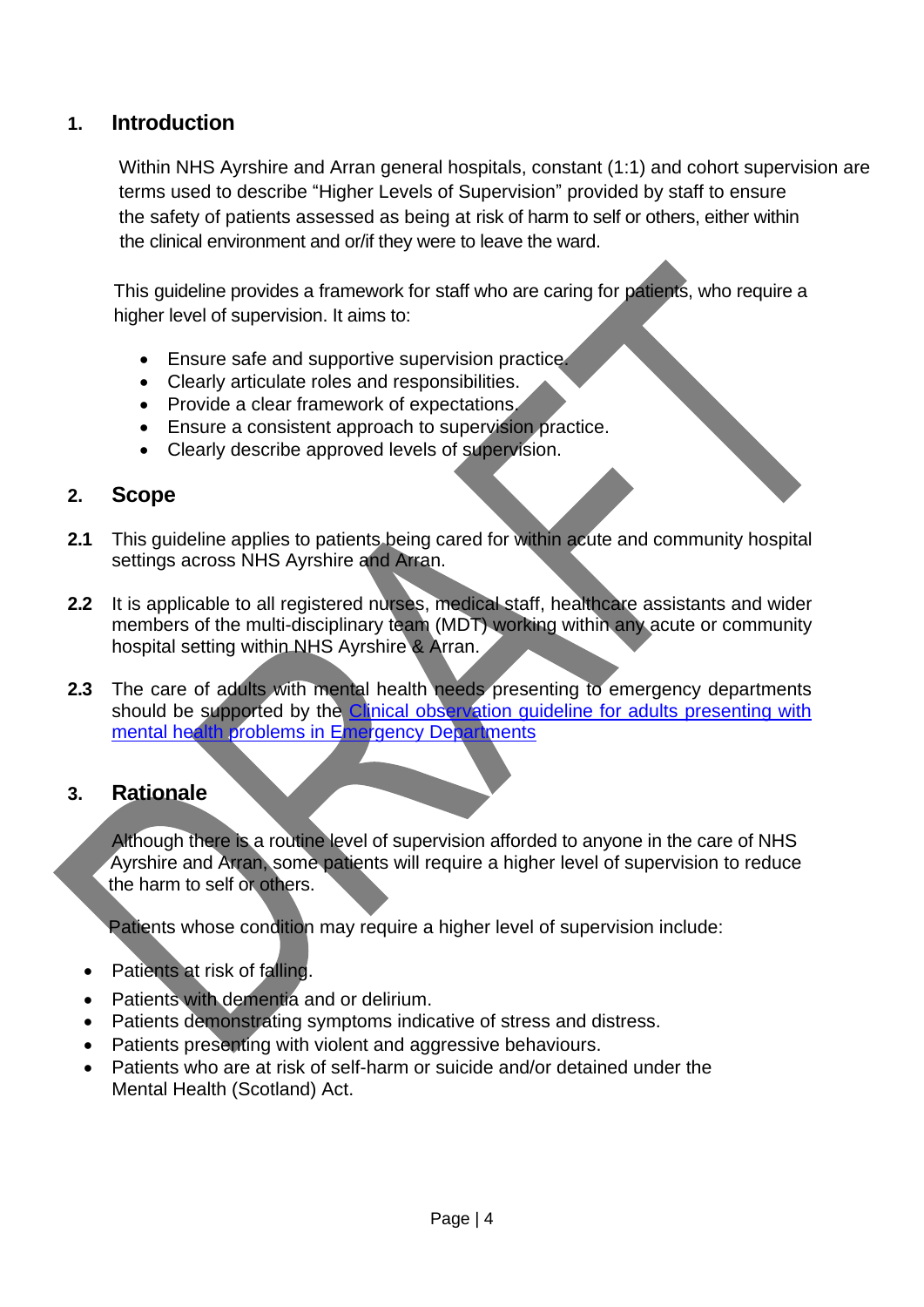Supervision should not be viewed as a standalone task but as a therapeutic intervention which is part of a patient's wider care (HIS, 2019). The following core, care principles (Mental Welfare Commission, 2013) must also be assured:

- Care is planned and is person-centred, dignified and responsive in nature.
- Therapeutic interactions and activities are provided.
- Interventions are least restrictive and for the minimum period required.
- As much privacy as is safely achievable is provided.

Referral to relevant specialist for advice and guidance should also be sought as applicable i.e. Liaison Psychiatry, Falls Nurse Specialist, Alcohol Liaison etc.

### **4. Higher Levels of Supervision**

### **4.1 Cohort Supervision:**

A designated member of staff must have continuous awareness of the precise whereabouts of patients through visual observation and must be close enough to respond to any incident immediately. A staff member may observe more than one patient who requires this level of supervision.

### **4.2 Constant (1:1) Supervision:**

Is required for patients who have been clinically/risk assessed as posing a high level of risk to themselves or others. The patient must receive uninterrupted one to one supervision by a designated staff member.

 N.B It is recognised that there are rare occasions when a patient may require to be supervised by more than one member of staff e.g. 2:1. If required, this should be detailed in the plan of care.

# **5 Decision making and allocation of resources**

### **5.1 The nurse in charge should consider:**

- The level of supervision required and if this can be safely supported by the existing staffing resources within the clinical setting.
- If the use of existing ward resources is likely to compromise the ability of staff to meet the fundamental care needs of other patients, then the nurse in charge should discuss the requirement for additional support, with the unit page holder/night coordinator.

### **5.2 The unit page holder/night coordinator:**

- Should liaise with other areas to explore the option of reallocation of staff, this may mean several areas assisting for a given period. This is often more manageable than providing a member of staff for a full shift.
- The utilisation of bank/agency staff to provide additional support in line with local escalation processes, if no existing resources can be reallocated.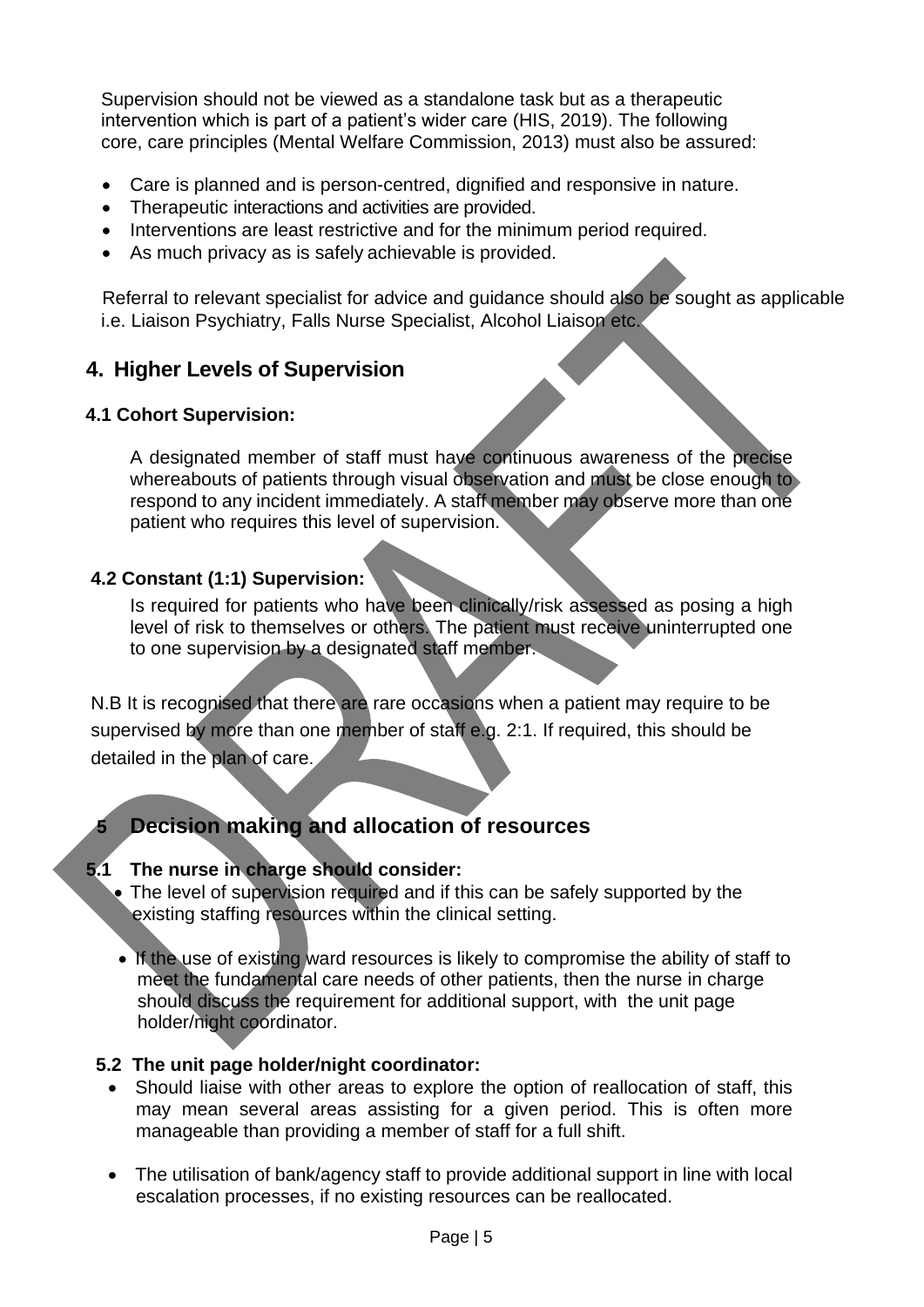### **5.3 The Nurse in Charge must ensure:**

- If the need for higher level supervision is identified, it is implemented immediately.
- Decisions regarding the assignment of staff to deliver care is based on the skills and experience of staff available to meet patient needs.
- Whenever possible, staff who know the patient(s) best should provide higher level supervision i.e. ward based staff.
- Staff know what is expected of them and the identified risk/safety issues.
- Staff are provided with relevant information about the patient(s) and use this to engage in meaningful interactions and activities.
- Staff are provided with regular breaks and are offered the opportunity to rotate on a minimum of a 2 hourly basis.
- Staff members are aware of how to seek assistance if required.
- Any incident is reported via the adverse (DATIX) reporting system.

## **6 Involving Patients, Relatives/Carers**

- **6.1** All staff will work in partnership with patients and relatives/carers regarding assessment, care planning, and care delivery.
- **6.2** Relatives/carers who wish to assist in providing care, should be made fully aware of the risks involved and support required.
- **6.3** Relative/carer involvement in the provision of higher level supervision must be fully documented in the patient's care plan.
- **6.4** The nurse in charge must ensure that relatives/carers are supported, able to call for assistance and given breaks as they request. Staff should ensure that when relatives /carers are having a break that a staff member undertakes the supervision.

# **7 Risk Assessment and Documentation**

- **7.1** The patient's records must clearly state who was involved in making the decision to implement higher level supervision and the rationale for this decision.
- **7.2** All records should be clearly written, dated and timed (NMC, 2018) and should be updated at the time or as soon as possible after an event.
- **7.3** A risk assessment should be undertaken to identify the patient s individual risk and steps taken to manage and where possible reduce that risk. The below guide is designed to support clinical decision making in relation to the level of supervision required and provide a guide as to risk reduction/management requirements.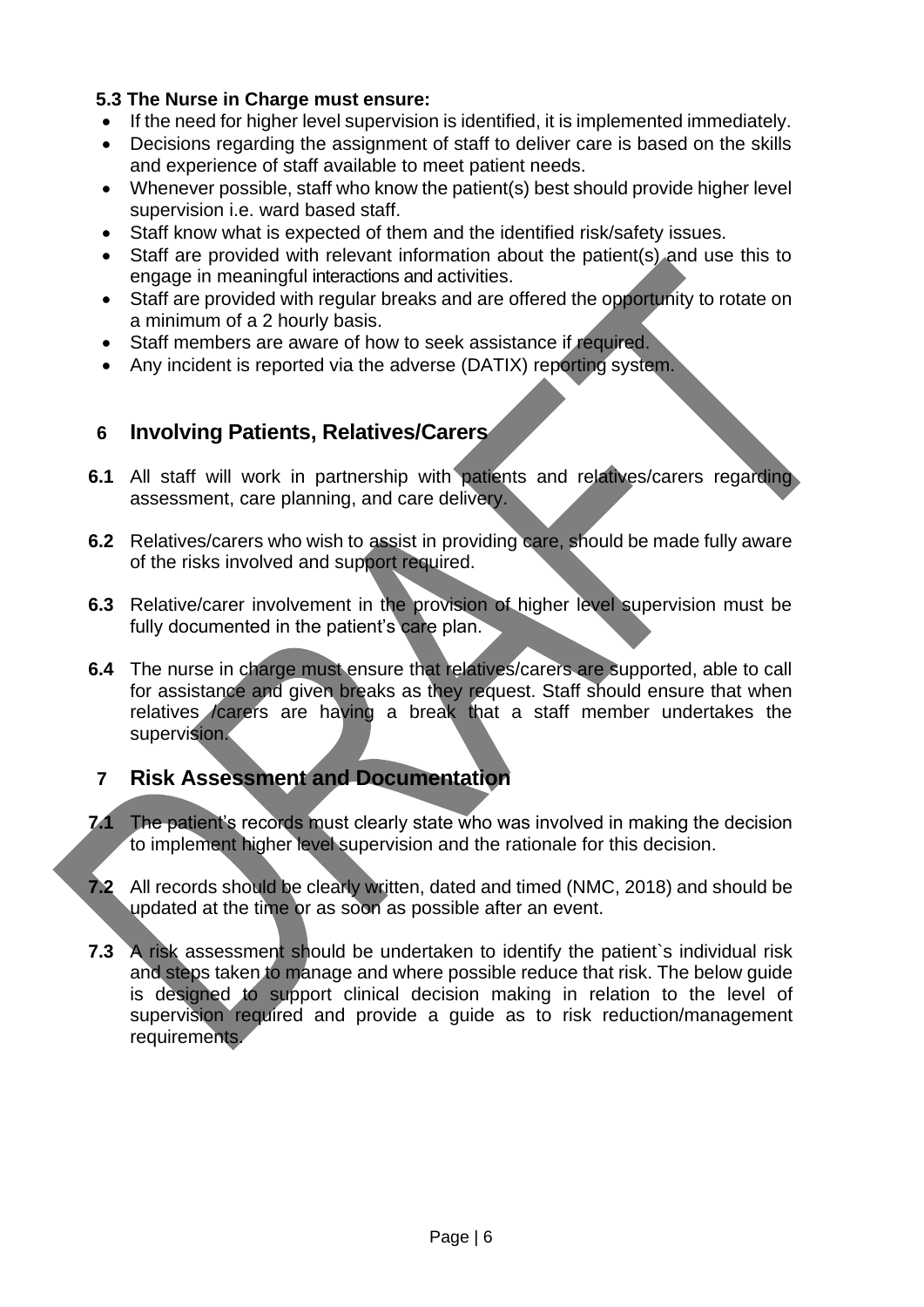# **Risk Assessment Framework**

| Level of<br>Supervision |                                                                                        | Level of Care                                                                                                                                                                                                                                                                                                                                                                                                                                                                                                                                                                                                                                                                                                 | <b>Minimum Risk</b><br>Reduction/Management<br>Requirements:                                                                                                                                                                                                                                  |
|-------------------------|----------------------------------------------------------------------------------------|---------------------------------------------------------------------------------------------------------------------------------------------------------------------------------------------------------------------------------------------------------------------------------------------------------------------------------------------------------------------------------------------------------------------------------------------------------------------------------------------------------------------------------------------------------------------------------------------------------------------------------------------------------------------------------------------------------------|-----------------------------------------------------------------------------------------------------------------------------------------------------------------------------------------------------------------------------------------------------------------------------------------------|
|                         | Consider<br>the<br>following:<br><b>Routine</b><br>Supervision                         | Low risk of falls/ no significant history of falls<br>Episodes of mild confusion.<br><b>Occasional restlessness</b><br>No evidence of aggressive behaviour                                                                                                                                                                                                                                                                                                                                                                                                                                                                                                                                                    | Identify and complete<br>$\bullet$<br>relevant risk assessments<br>within Patient Profile and<br>care planning<br>documentation.                                                                                                                                                              |
| $\overline{2}$          | <b>Consider</b><br>the<br>following:<br><b>Cohort</b><br><b>Supervision</b>            | Routine supervision has not kept the patient<br>safe &/or based on clinical judgement patient<br>is:<br>At risk of falls with 1 or more of the<br>$\bullet$<br>following:<br>-At risk of falls with a history of falling<br>within the last six months.<br>-An actual fall has occurred during this<br>admission.<br>-Lacks insight into risk by attempting to<br>mobilise unaided.<br><b>Moderately confused. Frequently</b><br>$\bullet$<br>restless requiring regular reassurance.<br>Frequently agitated and/or making<br>$\bullet$<br>frequent attempts to leave the clinical<br>area.<br>Acutely unwell and at risk of<br>$\bullet$<br>deteriorating but inhibiting treatment<br>(pulling at IV's etc). | As above plus:<br>Complete -<br><b>Higher Level Supervision</b><br>Care Plan<br><b>Higher Level Supervision</b><br>checklist<br>to reflect the assessed<br>needs of the individual,<br>level of supervision required<br>and risk reduction<br>/management interventions<br>to be implemented. |
| 3                       | <b>Consider</b><br>the<br>following:<br><b>Constant</b><br>(1:1)<br><b>Supervision</b> | Routine or cohort supervision has not kept the<br>patient safe &/or based on clinical judgement<br>patient is:<br>At significant risk of falls &/or falls with<br>$\bullet$<br>harm remains.<br>Severely confused and is experiencing<br>$\bullet$<br>frequent episodes of agitation and/or<br>distress.<br>Physically aggressive.<br>$\bullet$<br>At risk of absconding.<br>$\bullet$<br><b>Patient acutely unwell and requiring</b><br>$\bullet$<br>constant clinical care to maintain<br>safety.<br>Unstable mental health.<br>$\bullet$                                                                                                                                                                   | As above plus:<br>Please seek advice from<br>psychiatric services if<br>patient is at risk of<br>suicide/self-harm and<br>consider if environmental<br>hazards can be safely<br>managed.                                                                                                      |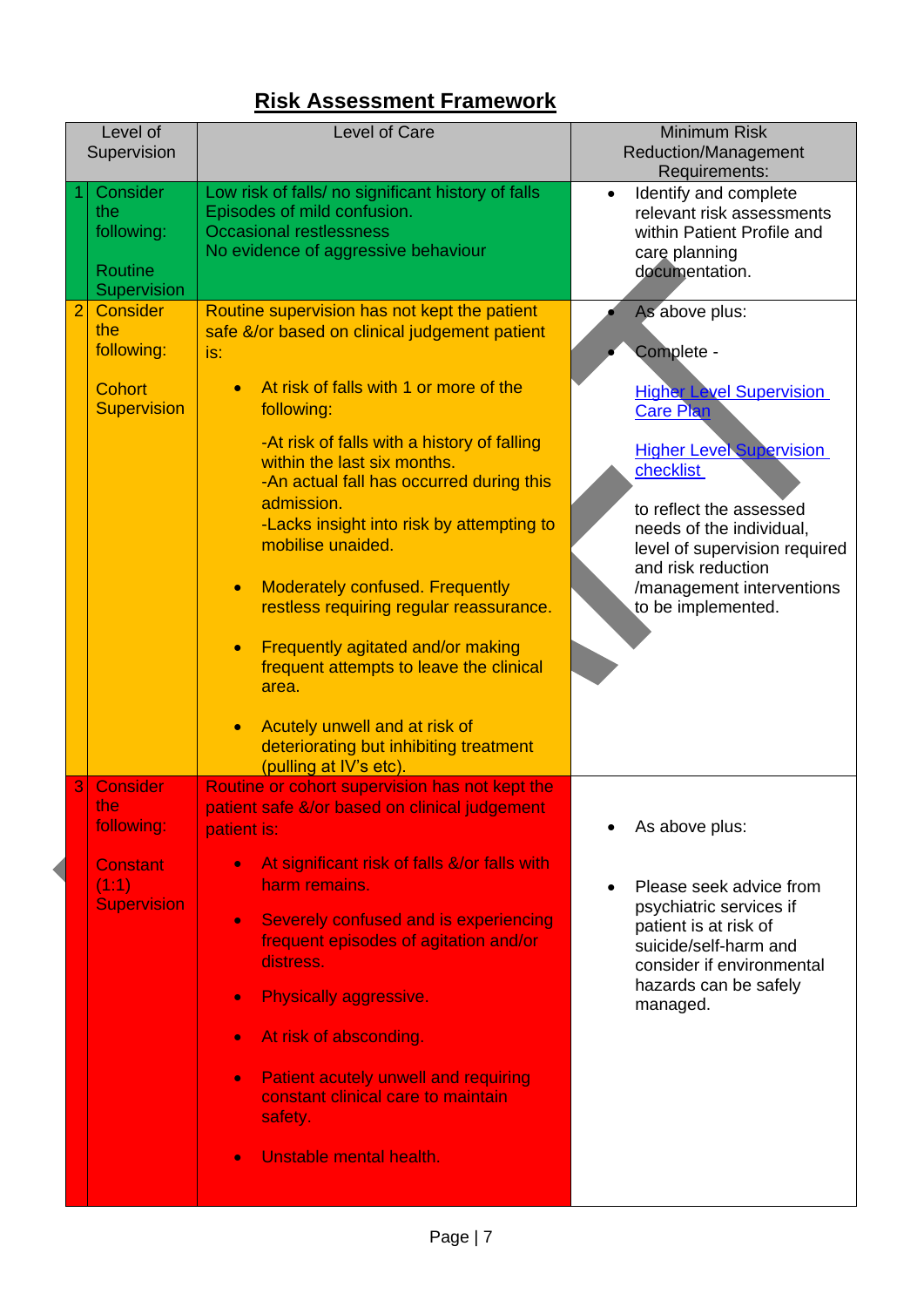## **8 Review & Termination of Higher Level Supervision**

- **8.1** The allocated nurse may make the decision to increase a patient's supervision level.
- **8.2** The allocated nurse may make the decision to reduce a patient's supervision levels **with the following exceptions**:
	- Patients who are high risk of suicide or self-harm and/or detained under the Mental Health Scotland Act: Consultation should be undertaken with the nurse in charge and medical staff (FY2 or above) and ANP for mental health and/or the mental health liaison team/duty psychiatrist.
	- Patients who are high risk of violence and aggression: Consultation should be undertaken with the nurse in charge, medical staff and MDT as appropriate.
- **8.3** Review of the patient's condition and supervision level should be undertaken as a minimum during each shift, if their condition changes, on transfer to another ward or if an adverse event occurs.
- **8.4** All decisions must be recorded within the care plan when a decision is made to increase or decrease supervision levels including full rationale when higher level supervision is discontinued.
- **8.5** Once it has been identified that a patient's level of supervision requires to be increased or decreased then every effort should be made to implement this immediately.

## **9 Equality and Diversity Impact Assessment**

Employees are reminded that they may have patients/carers who require communication in an alternative format e.g. other languages or signing. Additionally, some patients/carers may have difficulties with written material. At all times, communication and material should be in the patients/carers preferred format. In some circumstances there may be religious and/or cultural issues which may impact on clinical quidelines e.g. choice of gender of health care professional. Consideration should be given to these issues when treating/examining patients.